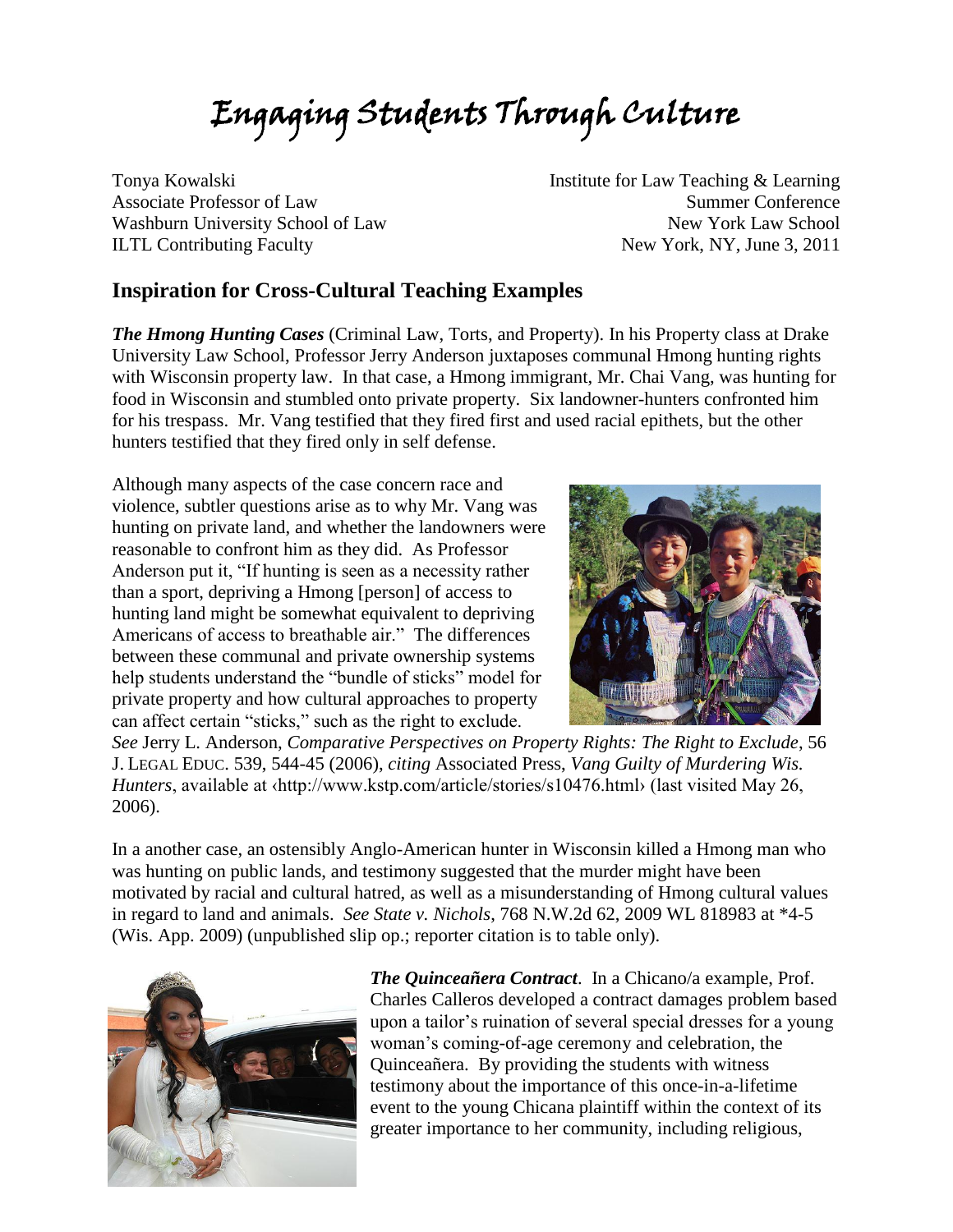social, and ethnic relevance, he provided the raw materials for a powerful contextual narrative. *See* Charles Calleros, *In the Spirit of Regina Austin's Contextual Analysis: Exploring Racial Context in Legal Method, Writing Assignments and Scholarship*, 34 J. MARSHALL L. REV. 281, 284 (2000).

*Roma Private Law* (all traditional subjects). Roma people inhabit many areas in Europe and the United States, and have their own internal, customary rules for interpersonal conduct and for resolving disputes. Professor Otto Weyrauch of the University of Florida School of Law uses these examples in his comparative law courses to illustrate concepts such as the differences between public and private law. They also provide fruitful material for teaching Remedies, Evidence, ADR, and innumerable other areas. He has found that his comparative law students are "persistently more interested in tribal law than in the laws of western Europe." Walter Otto Weyrauch & Maureen Anne Bell, *Autonomous Lawmaking: The Case of the "Gypsies"*, 103 YALE L.J. 323, 332 n.20 (1993)



*Commercial Cases in Tribal Courts* (Remedies, Commercial Law, Bankruptcy, Tribal Court Practice, ADR). Professor Jack Williams

noted that when he teaches commercial law, he points to the harmonizing orientation in Tribal court opinions: "[T]ribal courts seek to repair relationships even in the commercial context. Thus it is not unusual to witness a tribal court order a party to apologize, to ask for [forgiveness], and to make restitution. Common to most Indian tribes is the heartfelt belief that no individual, and by extension no commercial activity, is more important than the harmony of life." Jack F. Williams, *Integrating American Indian Law into the Commercial Law and Bankruptcy Curriculum*, 37 TULSA L. REV. 557, 565 (2001).

*Photo credits*: Hmong men by kafranb10; Quinceañera by wonderlane; Romani family by giorgio1972

# **Additional Resources**

#### *Books*

- *Asian Indigenous Law in Interaction with Received Law* (Masaji Chiba, ed., KPI Ltd. 1986)
- Anne Fadiman, *The Spirit Catches You and You Fall Down: A Hmong Child, Her American Doctors, and the Collision of Two Cultures* (Farrar, Strous & Giroux 1997)
- *Cultural Issues in Criminal Defense* (3d ed., Linda Friedman Ramirez, ed., Juris Pub. 2010)
- Jeanmarie Fenrich, Paolo Galizzi & Tracy Higgins, *The Future of African Customary Law* (Cambridge U. Press, forthcoming July 2011)
- Matthew L. M. Fletcher, *American Indian Tribal Law* (Wolters Kluwer 2011)
- Rebecca Redwood French, *The Golden Yoke: The Legal Cosmology of Buddhist Tibet* (2d ed., Snow Lion Pubs. 2002)
- Wael B. Hallaq, *An Introduction to Islamic Law* (Cambridge U. Press 2009)
- Werner F. Menski, *Comparative Law in a Global Context: The Legal Systems of Asia and Africa* (2d ed., Cambridge U. Press 2006)
- Werner F. Menski, *Hindu Law Beyond Tradition and Modernity* (Oxford U. Press 2009)
- Angel R. Oquendo, *Latin American Law* (Foundation Press 2006)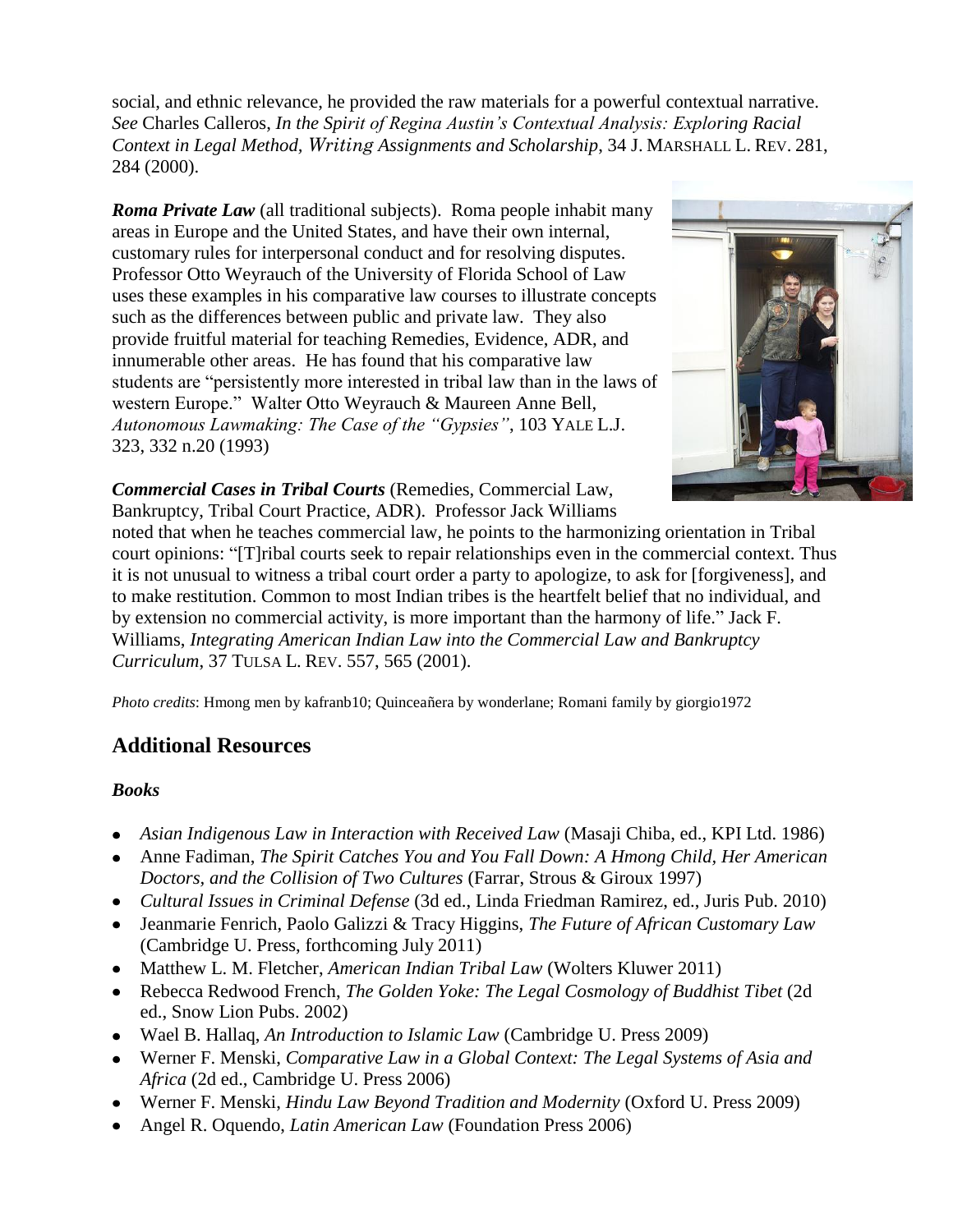### *Articles*

- Barbara P. Blumenfeld, *Integrating Indian Law into a First Year Legal Writing Course*, 37 Tulsa L. Rev. 503 (2001)
- Matthew L.M. Fletcher, *Rethinking Customary Law in Tribal Court Jurisprudence*, 13 Mich. J. Race & L. 57 (2007)
- Cynthia Ford, *Integrating Indian Law into a Traditional Civil Procedure Course*, 46 Syracuse L. Rev. 1243 (1996)
- Carole Goldberg, *Critique by Comparison in Federal Indian Law*, 82 N.D. L. Rev. 719, 727- 35 (2006)
- Helen Hershkoff, *Integrating Transnational Legal Perspectives into the First Year Civil Procedure Curriculum*, 56 J. Legal Ed. 479 (2006)
- Tonya Kowalski, The Forgotten Sovereigns, 36 Fla. State U.L. Rev. 765 (2009)
- Liaquat Ali Khan, *Protection of Languages and Self-Expressions Under Islamic Law*, 19 J. Transnat'l L. & Pol'y 61 (2009)
- Nelson P. Miller and Tracey Brame, *Equality as Talisman: Getting Beyond Bias to Cultural Competence as a Professional Skill*, 25 T.M. Cooley L. Rev. 99 (2008)
- Margaret Montoya and Christine Zuni Cruz, *Narrative Braids: Performing Racial Literacy*, 33 Am. Indian L. Rev. 153 (2009)
- Aliza Organick, *Tribal Law and Best Practices in Legal Education: Creating a New Path for the Study of Tribal Law*, 19 Kan. J.L. & Pub. Pol'y 63 (2009)
- Frank Pommersheim, *"Our Federalism" in the Context of Federal Courts and Tribal Courts: An Open Letter to the Federal Courts' Teaching and Scholarly Community*, 71 U. Colo. L. Rev. 123 (2000)
- Antoinette Sedillo López, *Making and Breaking Habits: Teaching (and Learning) Cultural Context, Self-Awareness, and Intercultural Communication Through Case Supervision in a Client-Service Legal Clinic*, 28 Wash. U. J.L. & Pol'y 37 (2008)
- Carwina Weng, *Multicultural Lawyering: Teaching Psychology to Develop Cultural Self-Awareness*, 11 Clinical L. Rev. 369 (2005)

## *Websites and Committees*

(last updated April 29, 2011)

- Flickr Creative Commons (Photographs):<http://www.flickr.com/creativecommons/>
- In Time, *Culturally Responsive Teaching*: <http://www.intime.uni.edu/multiculture/curriculum/culture/teaching.htm>
- Legal Writing Institute Diversity Initiatives Committee: [http://www.lwionline.org/committees\\_and\\_reports.html](http://www.lwionline.org/committees_and_reports.html)
- National Center for Cultural Competence:<http://nccc.georgetown.edu/>
- Native American Rights Fund, *Indian Law Reporter: Cumulative Subject Index to Tribal Court Cases*,<http://www.narf.org/nill/triballaw/ilr.htm>
- Tribal Court Clearinghouse, *Tribal Court Decisions*: [http://www.tribal](http://www.tribal-institute.org/lists/decision.htm)[institute.org/lists/decision.htm](http://www.tribal-institute.org/lists/decision.htm)
- United States Peace Corps & Paul D. Coverdell, *Culture Matters Workbook*, <http://www.peacecorps.gov/wws/educators/enrichment/culturematters/index.html>
- Westlaw Tribal Court Opinion Databases: Oklahoma Tribal Court Reports (OKTRIB-CS), West's American Tribal Law Reporter – Headnotes (AMTRIB-HN)